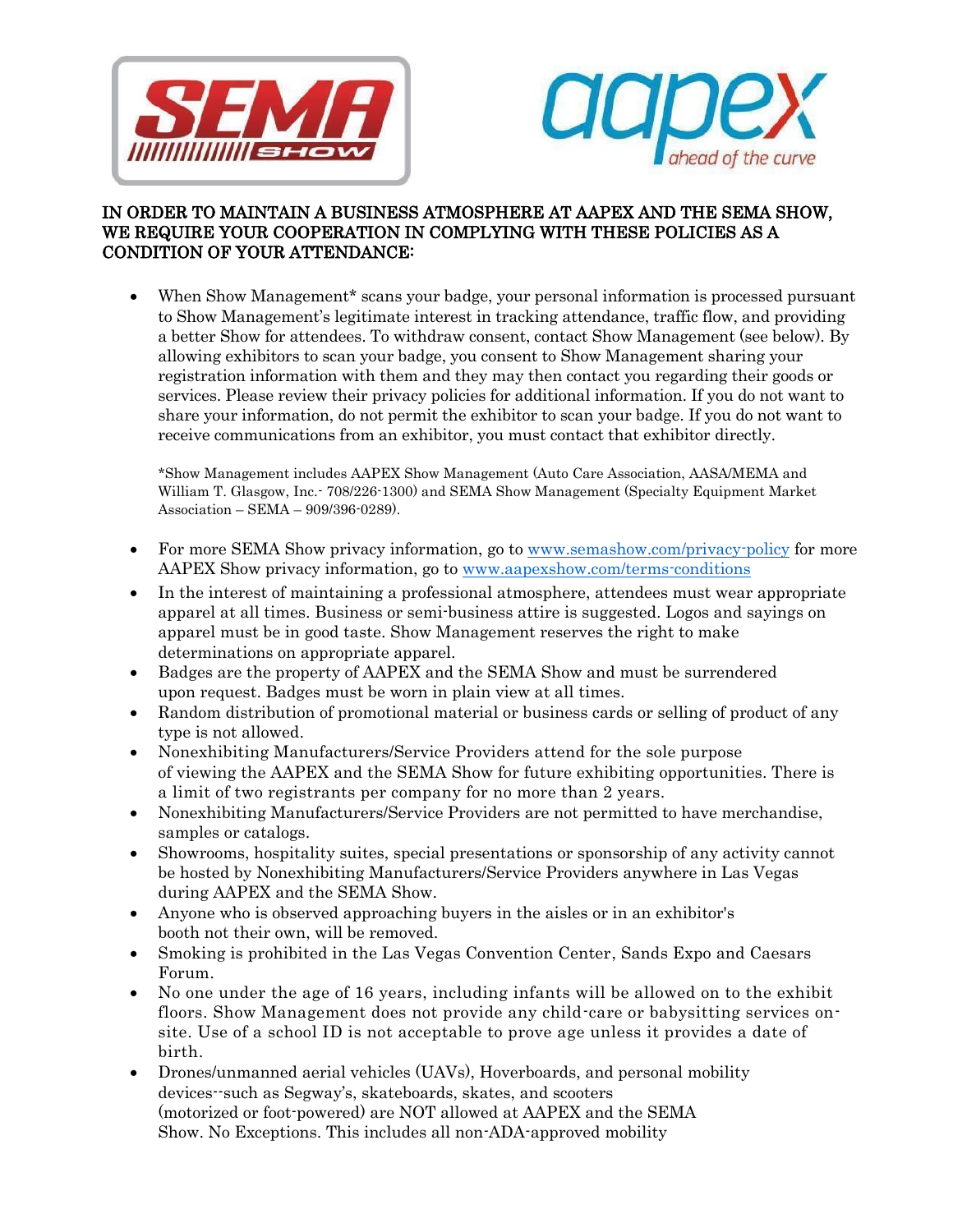devices. FAA regulations require UAVs/Drones to be flown at least 5 miles from any active airport. The Sands Expo and Las Vegas Convention Center are less than 5 miles from McCarran International Airport. Any of these items reported or found at the Shows will be confiscated until Show end. PLEASE leave these items at home!

- Fireworks, firearms, explosives, and weapons of all kinds are prohibited in all premises of the AAPEX and the SEMA Shows. This prohibition applies to interior and exterior Show facilities, including parking areas and also prohibits weapons in or on any vehicles or displays. Violations of this policy can result in the violator being banned from the Shows and Show facilities.
- In compliance with the ADA, service animals --as defined by the ADA--are permitted at the Show. Other live animals, including comfort, emotional support or therapy animals, pets, and animals used for demonstrations of any kind are not allowed. Show Management reserves the right to prohibit service animals if they pose a threat or safety concern to anyone attending, exhibiting or working our Event. The handler/owner of the service animal is responsible for the care and supervision of his or her animal. If the animal is not under control or is disruptive or not housebroken, Show Management may require it to be removed from the Show premises.
- AAPEX and the SEMA Show strive to provide a safe experience at the Show. To assist with that, please follow all posted instructions while visiting the event venues, as well as attendee guidelines stated here. COVID-19 is a contagious disease that can lead to severe illness and death, which may be reduced or eliminated with vaccinations and social distancing best practices. Please see the Centers for Disease Control and Prevention's webpage for more information regarding the risks of exposure. [\(https://www.cdc.gov/coronavirus/2019-nCoV/index.html\)](https://www.cdc.gov/coronavirus/2019-nCoV/index.html). By visiting AAPEX and the SEMA Show venues, you voluntarily assume all risks related to exposure to COVID-19.

## CAMERA AND VIDEO POLICY - FAILURE TO CONFORM TO ANY OF THESE REGULATIONS WILL RESULT IN REMOVAL:

- AAPEX and the SEMA Show owners are authorized to make and may use, without limitation, notification or compensations, audio and/or visual recordings of activities at their trade Shows, as well as the names of the companies and participants of the Shows.
- Professional video crews must carry the official video pass at either Show.
- At AAPEX, photographs and personal videos are permitted with the exhibitor's permission only. Please see [FAQ](http://www.aapexshow.com/faqs/)'s for more information.
- At the SEMA Show, photographs and personal videos are permitted with the exhibitor's permission only.